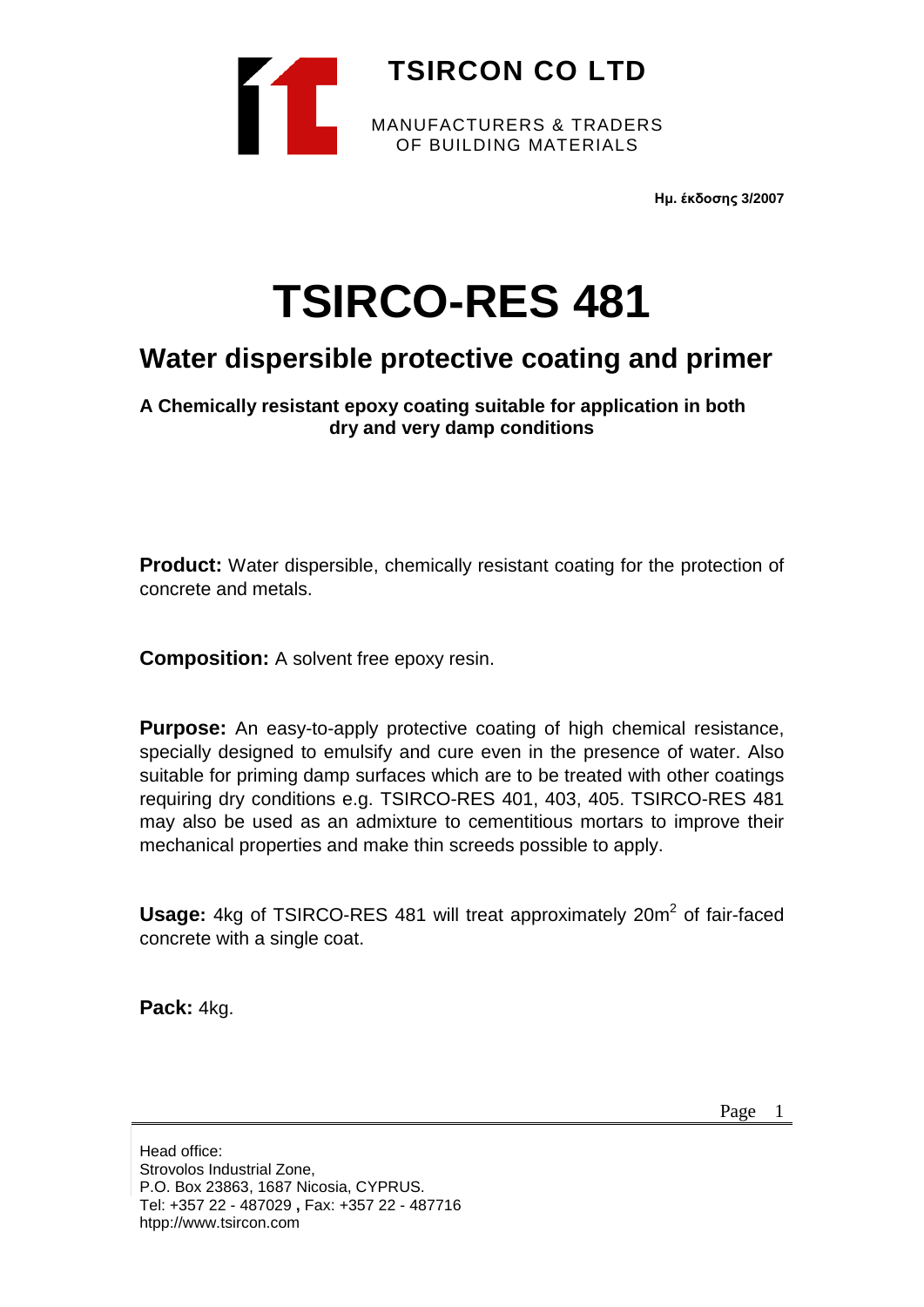

**Introduction:** TSIRCO-RES 481 Protective Coating is a solvent free epoxy resin specially formulated to be water dispersible thus enabling its application as a protective coating on wet concrete and metal surfaces. The product does not contain any organic solvent therefore can be applied by airless spray even in closed areas. TSIRCO-RES 481 has excellent adhesion qualities on concrete and metal both in wet and dry conditions and is also highly resistant to weathering, chemicals, oils, grease and petrol. The product has very low toxicity and the equipment can be easily cleaned with water. When used as an admixture TSIRCO-RES 481 increases the flexural and tensile strength of cementitious mortars and reduces dusting and moisture absorption.

# **Properties:**

Colour: Pale Straw. Pot life: 1 hour at  $20^{\circ}$ C, 8 hours at  $5^{\circ}$ C. Curing time: Tack free in 8 hours at  $20^{\circ}$ C. 7 days for full chemical resistance. Temperature range: In application from  $5^{\circ}$ C to 30 $^{\circ}$ C. In service from -20 $\mathrm{^{\circ}C}$  to 45 $\mathrm{^{\circ}C}$ .

TSIRCO-RES 481 is Chemically resistant to:

- Brine
- Kerosene
- Xylene
- Fuel oil
- Hydraulic fluid
- And Others

Information on other chemicals will be given on request.

# **Where to use:**

# **A. AS A COATING**

#### **1. Preparation**

Prepare surfaces to be treated with TSIRCO-RES 481 following the instructions given in the General Information Sheet on How to use Epoxy Resins. Special attention must be given to any blowholes or other surface defects, which must be repaired before applying the coating. It is very important that the surfaces to be treated are sound and smooth, enabling the application of a continuous and uniform layer of coating.

Page 2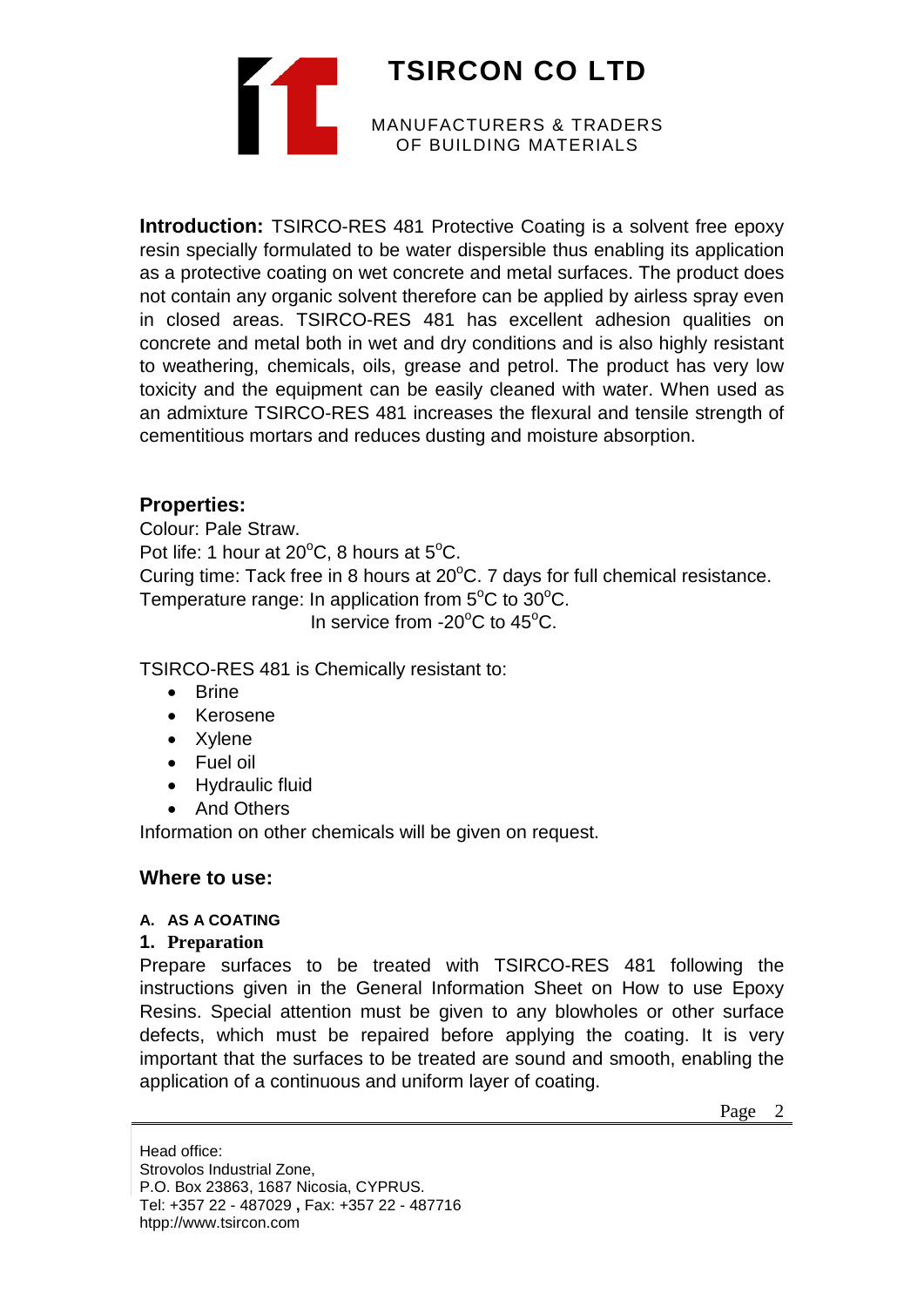

### **2. Mixing**

TSIRCO-RES 481 Protective Coating comes into two separate components, the BASE resin and the HARDENER, which must be mixed together. The two components are supplied pre-weighed in correct proportions. To mix them, pour the BASE into the can containing the HARDENER and stir thoroughly using preferably a mechanical stirrer, such as an electric drill with a stirrer attachment, until the material obtains uniform consistency. If the product is to be applied by spray, water may be added up to 10% while mixing, in order to obtain a more spray-able consistency.

#### **3. Application:**

**(i) As a coating:** Apply the product with a brush, roller or airless spray. A second coat should follow in the same way within 18 hours.

**(ii) As a primer for other coatings:** The concrete surface must be dampened and one coat of TSIRCO-RES 481 should be applied using a stiff brush. Before applying the overcoat, the milky appearance of TSIRCO-RES 481 must be allowed to disappear.

**Coverage:** As a general guide, allow 0.2kg/m<sup>2</sup> per coat which normally vields a final coating thickness of 0.2mm/coat. This dosage may vary slightly depending on the texture and porosity of the surface to be treated.

**Cleaning:** Tools can be cleaned with water before the coating sets. Otherwise you may use TSIRCO-RES EPOSOLV.

**Curing:** TSIRCO-RES 481 Protective Coating will obtain sufficient hardness to allow light traffic within 16 hours after application, provided the ambient temperature is over  $5^{\circ}$ C. For full abrasion and chemical resistance allow at least 7 days.